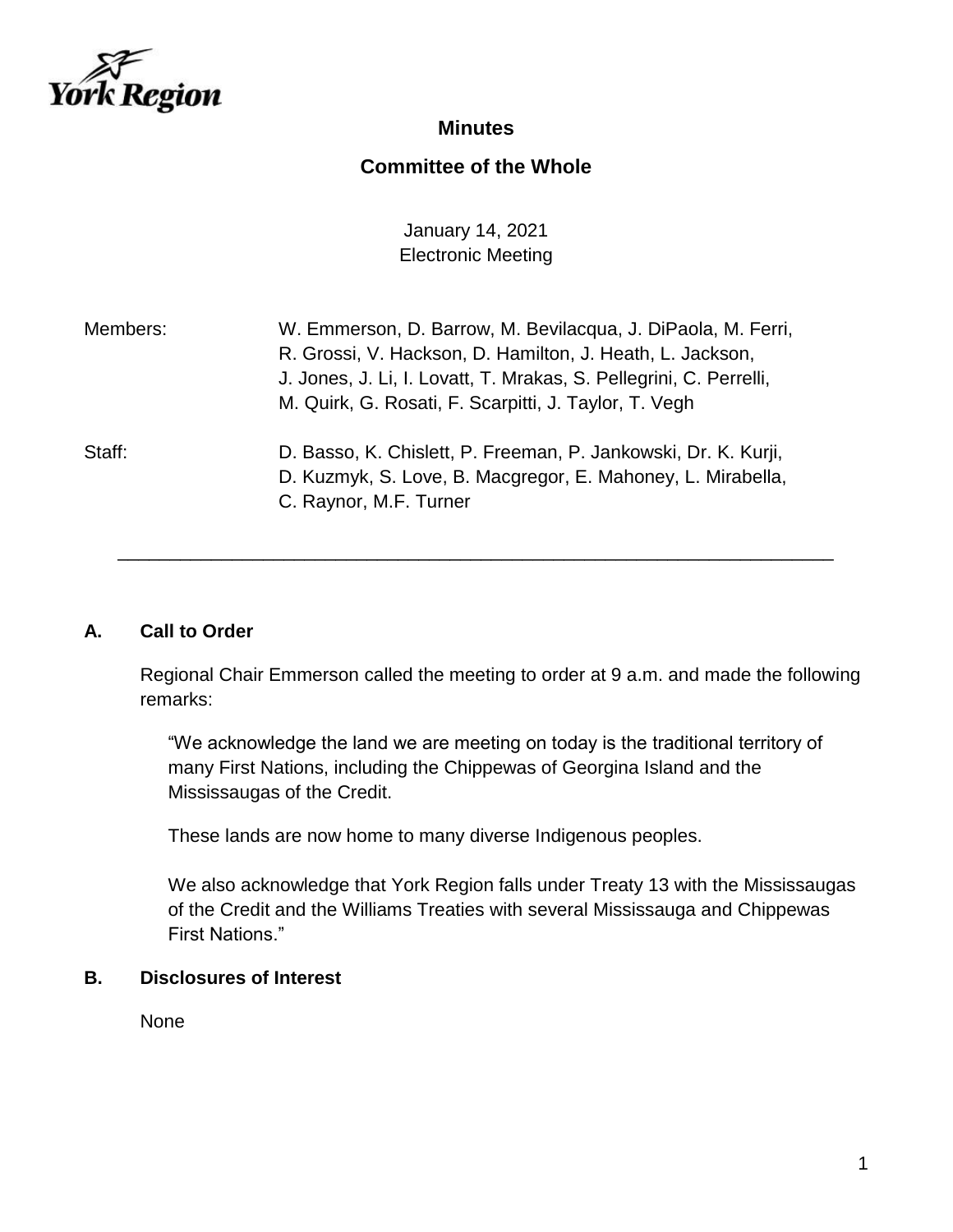### **C. Presentations**

### **C.1 York Region Submission to the Ontario Long-Term Care COVID-19 Commission**

Committee of the Whole received the presentation by Lisa Gonsalves, General Manager, Paramedic and Seniors Services, Community and Health Services.

(See Item G.2.1)

### **C.2 Regional Official Plan Update - Housing Challenges and Opportunities**

Committee of the Whole received the presentation by Sandra Malcic, Director, Long Range Planning, Planning and Economic Development and Jamie Cook, Managing Partner and Director, Land Economics, Watson & Associates Economists Ltd.

(See Item H.2.1)

#### **D. Deputations**

### **D.1 Action Not Words**

Committee of the Whole received the deputation from Lynda Newman, Chairperson, Action Not Words.

(See Items C.1 and G.2.1)

#### **D.2 Chalmers Chatbot**

Committee of the Whole received the deputation from Todd White and CG Chen, Ample Labs.

#### **D.3 Long Term Care**

### **D.3.1 Long-Term Care - Actioning Improvement from COVID**

Committee of the Whole received the deputation from Cheryl Osborne and Lisa Harper, Markham Stouffville Hospital.

(See Items C.1 and G.2.1)

#### **D.3.2 Long Term Care**

Committee of the Whole received the deputation from Charles Beer and Christina Bisanz, Members of the Human Services Planning Board.

(See Items C.1 and G.2.1)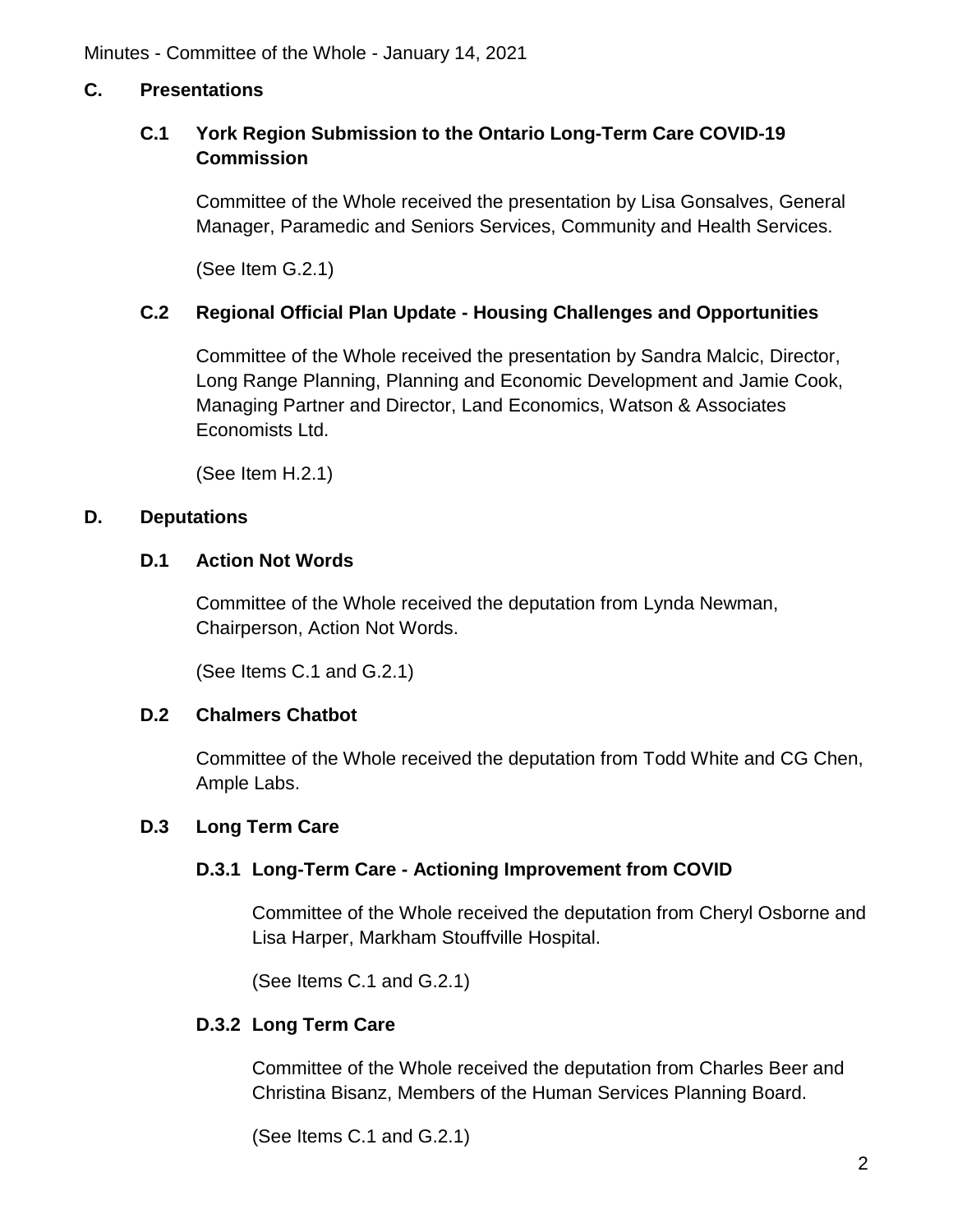### **D.4 Provincial COVID-19 Lockdown**

#### **D.4.1 Bradley Crompton**

The deputant was not in attendance at the time of his deputation.

### **D.4.2 Dayna Gerrard**

Committee of the Whole received the deputation from Dayna Gerrard.

### **D.4.3 Joan Parsons**

Committee of the Whole received the deputation from Joan Parsons.

### **D.4.4 Barb Everatt**

Committee of the Whole received the deputation from Barb Everatt.

### **D.4.5 Jaana Lehtola**

Committee of the Whole received the deputation from Jaana Lehtola.

### **D.4.6 Elie Klein**

Committee of the Whole received the deputation from Elie Klein.

### **D.5 Regional Official Plan Update - Housing Challenges and Opportunities**

Committee of the Whole received the deputation from Michael Manett, MPLAN Inc., on behalf of Leslie Stouffville Landowners Association.

(See Item H.2.1)

### **D.6 Regional Official Plan Update - Housing Challenges and Opportunities**

Committee of the Whole received the deputation from Michael Manett, MPLAN Inc., on behalf of North Elgin Centre Inc.

(See Item H.2.1)

### **E. Transportation Services**

### **E.1 Communications**

None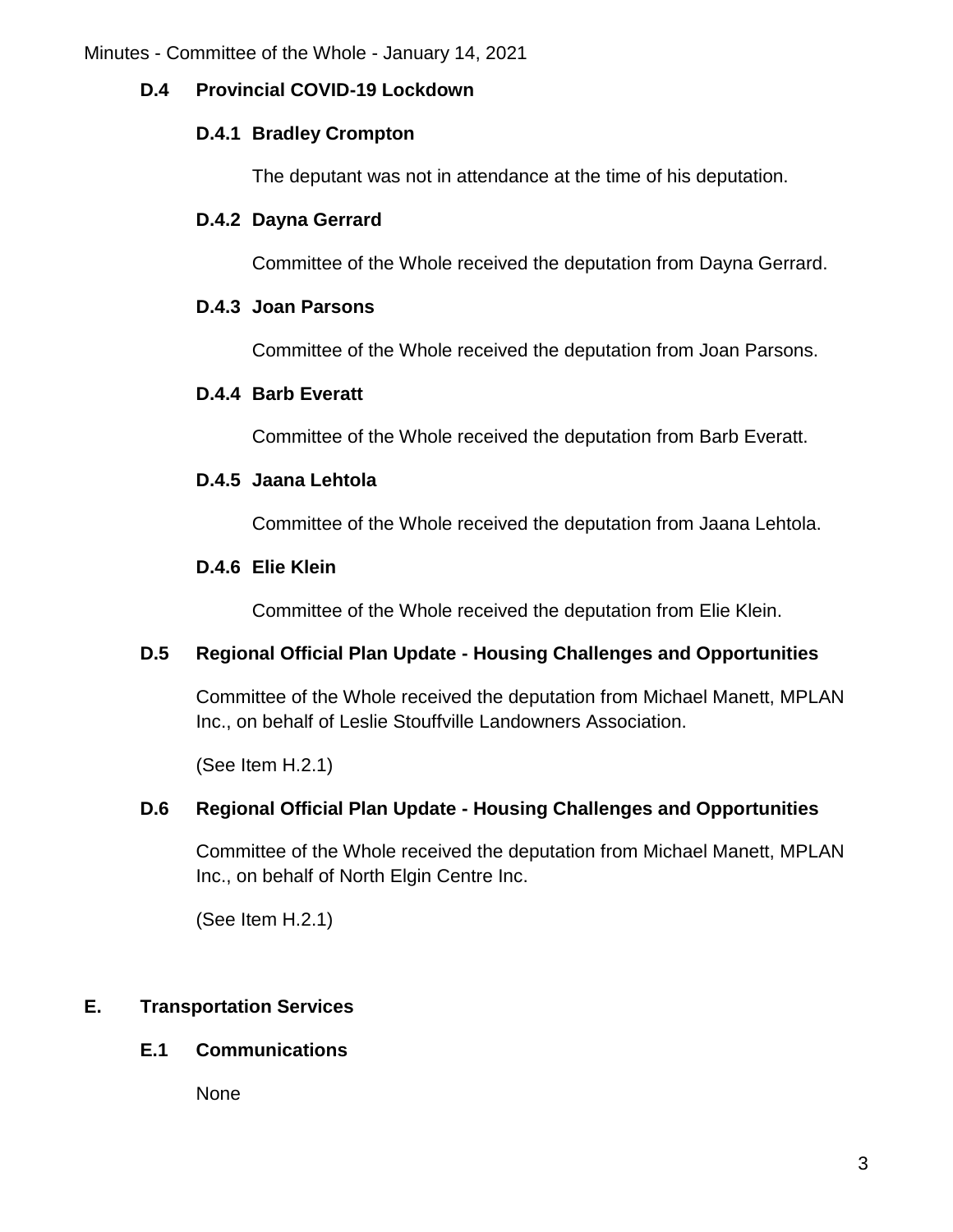### **E.2 Reports**

### **E.2.1 Whistle Cessation on Ninth Line - City of Markham**

Committee of the Whole recommends adoption of the following recommendations in the report dated December 10, 2020 from the Commissioner of Transportation Services:

- 1. Council authorize implementation of whistle cessation at the at-grade road/rail crossing on Ninth Line, on the GO Stouffville corridor, in accordance with the Region's Anti-Whistling Warrant Criteria Policy and the *Railway Safety Act, R.S.C., 1985, c.32*.
- 2. The Regional Clerk circulate this report to the Clerks of the City of Markham and Town of Whitchurch-Stouffville, Transport Canada, Metrolinx and York Regional Police.

## **E.2.2 Award of Consulting Engineering Services for Kennedy Road - 14th Avenue to Highway 7 - City of Markham**

Committee of the Whole recommends receipt of the following recommendations in the report dated December 11, 2020 from the Commissioner of Transportation Services:

- 1. Council approve award of contract for consulting engineering services for Kennedy Road (Y.R. 3), from 14th Avenue (Y.R. 71) to Highway 7 (Y.R. 7), in the City of Markham, to SNC Lavalin Inc., pursuant to Request for Proposal P-20-106, at a total cost of \$4,137,717.33, excluding HST.
- 2. The Commissioner of Transportation Services be authorized to execute the contract on behalf of the Region.

### **F. Environmental Services**

### **F.1 Communications**

## **F.1.1 Staff Comments on Federal Discussion Paper - A Proposed Integrated Management Approach to Plastic Products to Prevent Waste and Pollution**

Committee of the Whole recommends receipt of the memorandum from Erin Mahoney, Commissioner of Environmental Services dated December 11, 2020.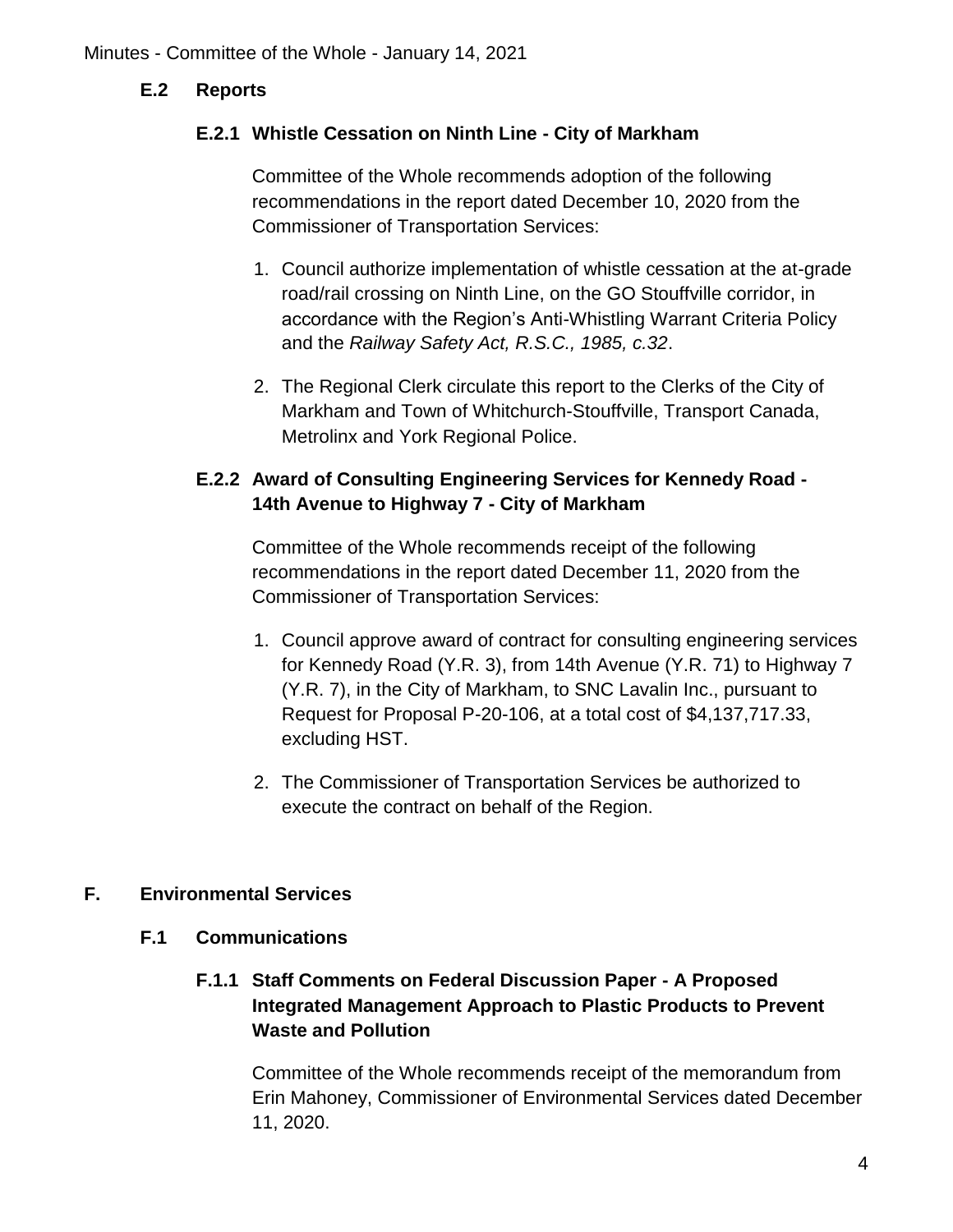# **F.1.2 City of Markham Resolution and Comments - Updated Blue Box Transition Timing and Update**

Committee of the Whole recommends receipt of the communication from Kimberley Kitteringham, City Clerk, City of Markham dated December 1, 2020.

(See Item F.2.1)

# **F.1.3 Upper York Sewage Solutions Individual Environmental Assessment - Approval Status Update**

# **F.1.3.1 Town of Georgina Resolution**

Committee of the Whole recommends receipt of the communication from Carolyn Lance, Council Services Coordinator, Town of Georgina dated December 3, 2020.

(See Item F.2.3)

# **F.1.3.2 Town of East Gwillimbury Resolution**

Committee of the Whole recommends receipt of the communication from Fernando Lamanna, Municipal Clerk, Town of East Gwillimbury dated December 16, 2020.

(See Item F.2.3)

# **F.1.3.3 Durham Region Resolution**

Committee of the Whole recommends receipt of the communication from Ralph Walton, Regional Clerk/Director of Legislative Services, Durham Region dated December 16, 2020.

(See Item F.2.3)

# **F.1.4 Town of Georgina Resolution - Lake Simcoe Protection Plan, Water Quality and Natural Heritage Protection**

Committee of the Whole recommends receipt of the communication from Carolyn Lance, Council Services Coordinator, Town of Georgina dated November 11, 2020.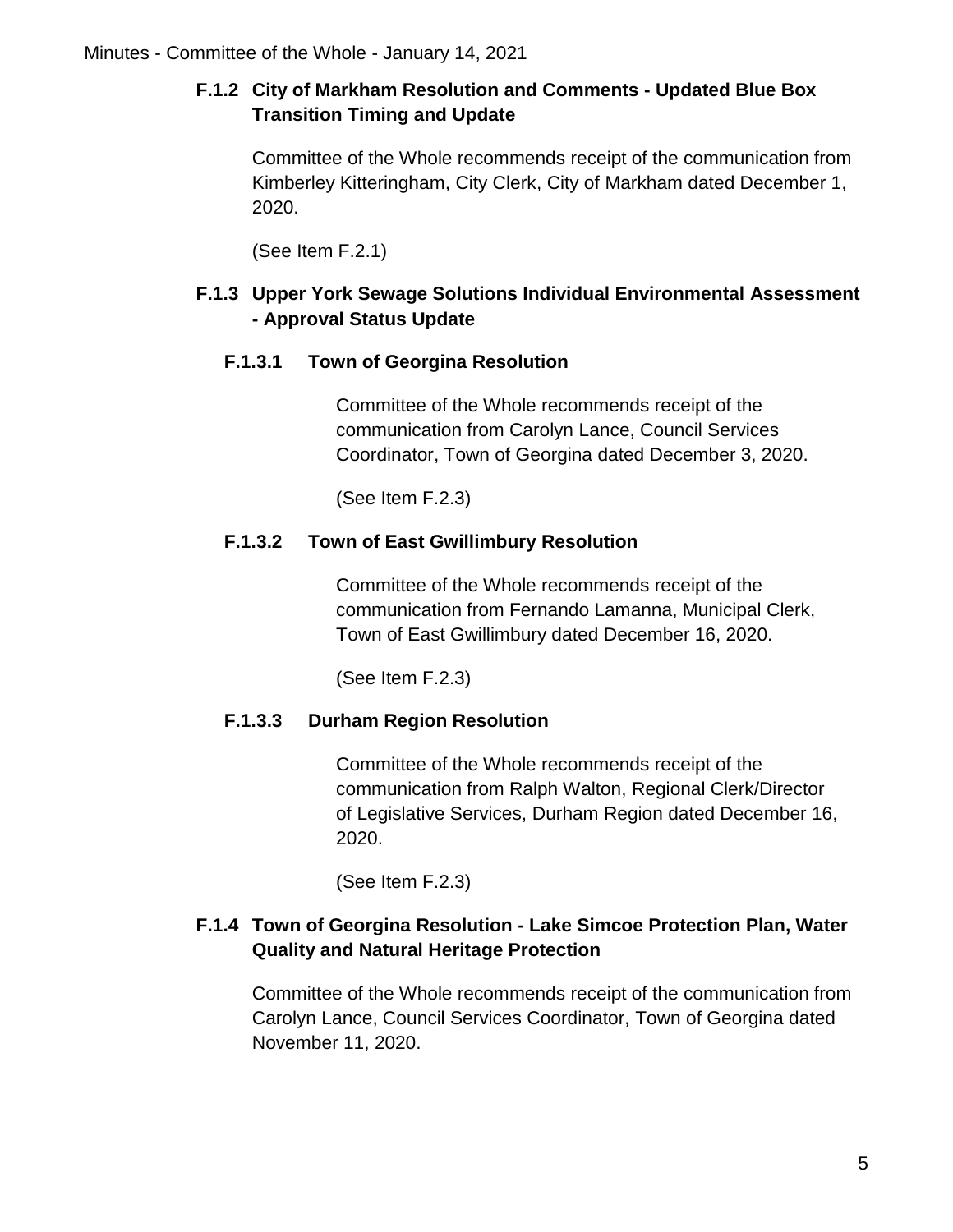### **F.2 Reports**

## **F.2.1 Proposed Regulation to Transition Blue Box Program to Full Producer Responsibility**

Committee of the Whole recommends adoption of the following recommendations in the report dated December 11, 2020 from the Commissioner of Environmental Services:

- 1. Council endorse comments identified in Attachment 1, which were submitted to the Ministry of the Environment, Conservation and Parks in response to Environmental Registry of Ontario posting 019-2579: A proposed regulation, and proposed regulatory amendments, to make producers responsible for operating Blue Box Programs.
- 2. The Regional Clerk circulate this report to the local municipalities and the Ministry of the Environment, Conservation and Parks, Association of Municipalities of Ontario, Regional Public Works Commissioners of Ontario, and Environment and Climate Change Canada.

## **F.2.2 Amendment to Marianneville Developments Limited Inflow and Infiltration Reduction Project Tri-party Agreement**

Committee of the Whole recommends adoption of the following recommendations in the report dated December 11, 2020 from the Commissioner of Environmental Services:

- 1. Council approve an amendment to the tri-party agreement with the Town of Newmarket and Marianneville Developments Limited to allow the Developer to undertake additional inflow and infiltration reduction work in the Town of Newmarket.
- 2. Council authorize the Commissioner of Environmental Services to execute the amendment to the tri-party agreement with the Town of Newmarket and Marianneville Developments Limited and other amendments with landowners moving forward.
- 3. Council authorize the Commissioner of Environmental Services to execute future amendments to existing tri-party project agreements under the principles of the Developer-funded Inflow and Infiltration Reduction Program.
- 4. The Regional Clerk forward a copy of this report to the Town of Newmarket and Marianneville Developments Limited.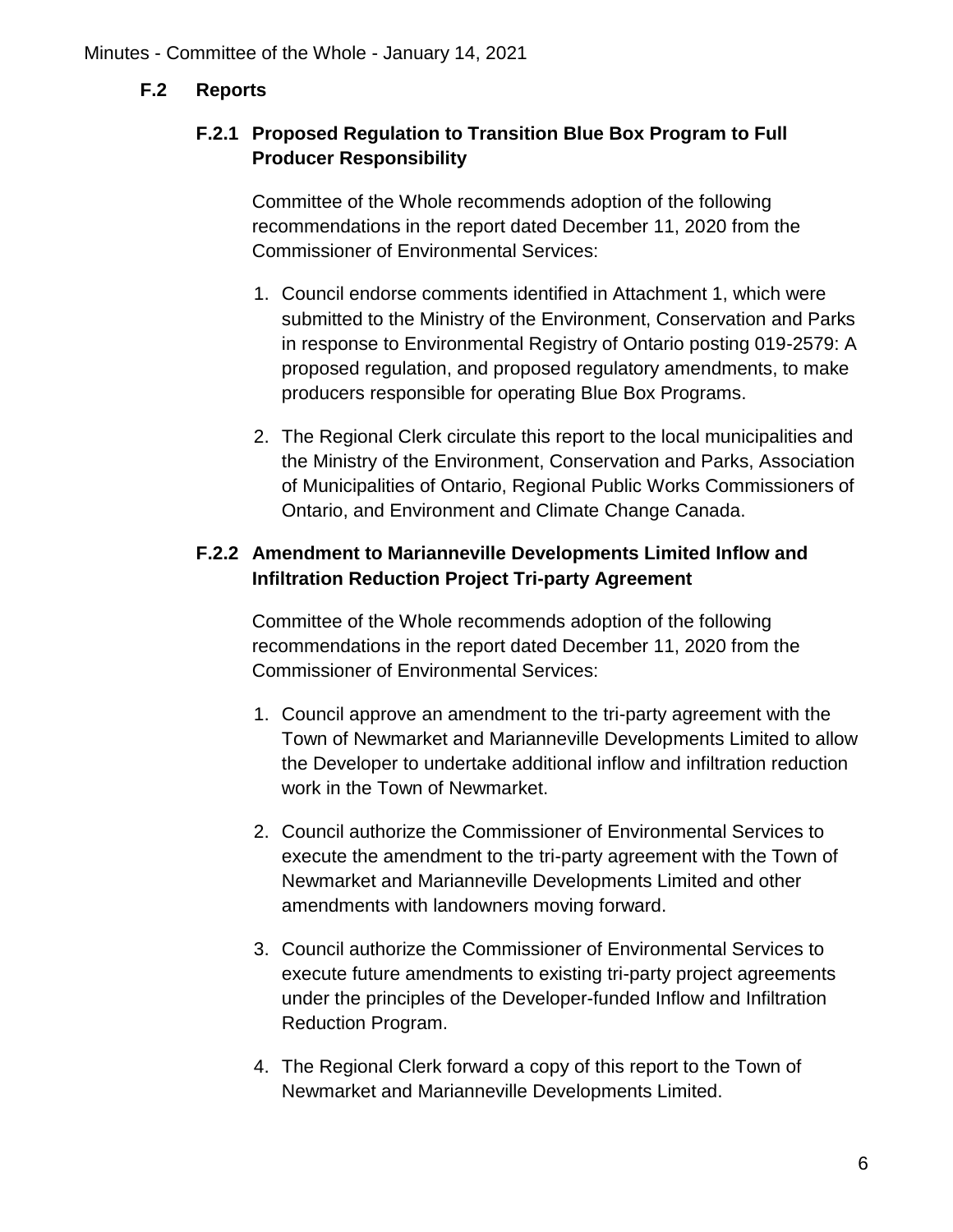# **F.2.3 Upper York Sewage Solutions Individual Environmental Assessment - Approval Status Update**

Committee of the Whole referred consideration of the following recommendations contained in the report dated December 17, 2020 from the Commissioner of Environmental Services to the January 28, 2021 Regional Council meeting:

- 1. That Regional staff continue discussions with the Province of Ontario and Durham Region related to a potential Provincially preferred southern solution as an alternative to the preferred solution identified in the Upper York Sewage Solutions Environmental Assessment and report back on the status of discussions in February 2021.
- 2. That Council affirm its support for the Lake Simcoe Solution as documented in the Upper York Sewage Solutions Environmental Assessment per the resolution approved by Durham Council on December 16, 2020.
- 3. The Regional Clerk circulate this report to the Premier, all Members of Provincial Parliament in Durham and York Regions, and the Clerks of the local municipalities in the Region of Durham and York Region.

# **G. Community and Health Services**

# **G.1 Communications**

# **G.1.1 Estimated Investment Required to Address Unmet Supportive and Community Housing Needs in York Region**

Committee of the Whole recommends receipt of the memorandum from Katherine Chislett, Commissioner of Community and Health Services dated December 10, 2020.

### **G.1.2 Eliminating Violence Against Paramedics - A Call to Action**

Committee of the Whole recommends receipt of the communication from Nando Iannicca, Regional Chair & Chief Executive Officer, Regional Municipality of Peel dated December 8, 2020.

### **G.1.3 Correspondence related to Provincial COVID-19 Lockdown**

### **G.1.3.1 Otto Wevers dated January 10, 2021**

Committee of the Whole recommends receipt of the communication from Otto Wevers dated January 10, 2021.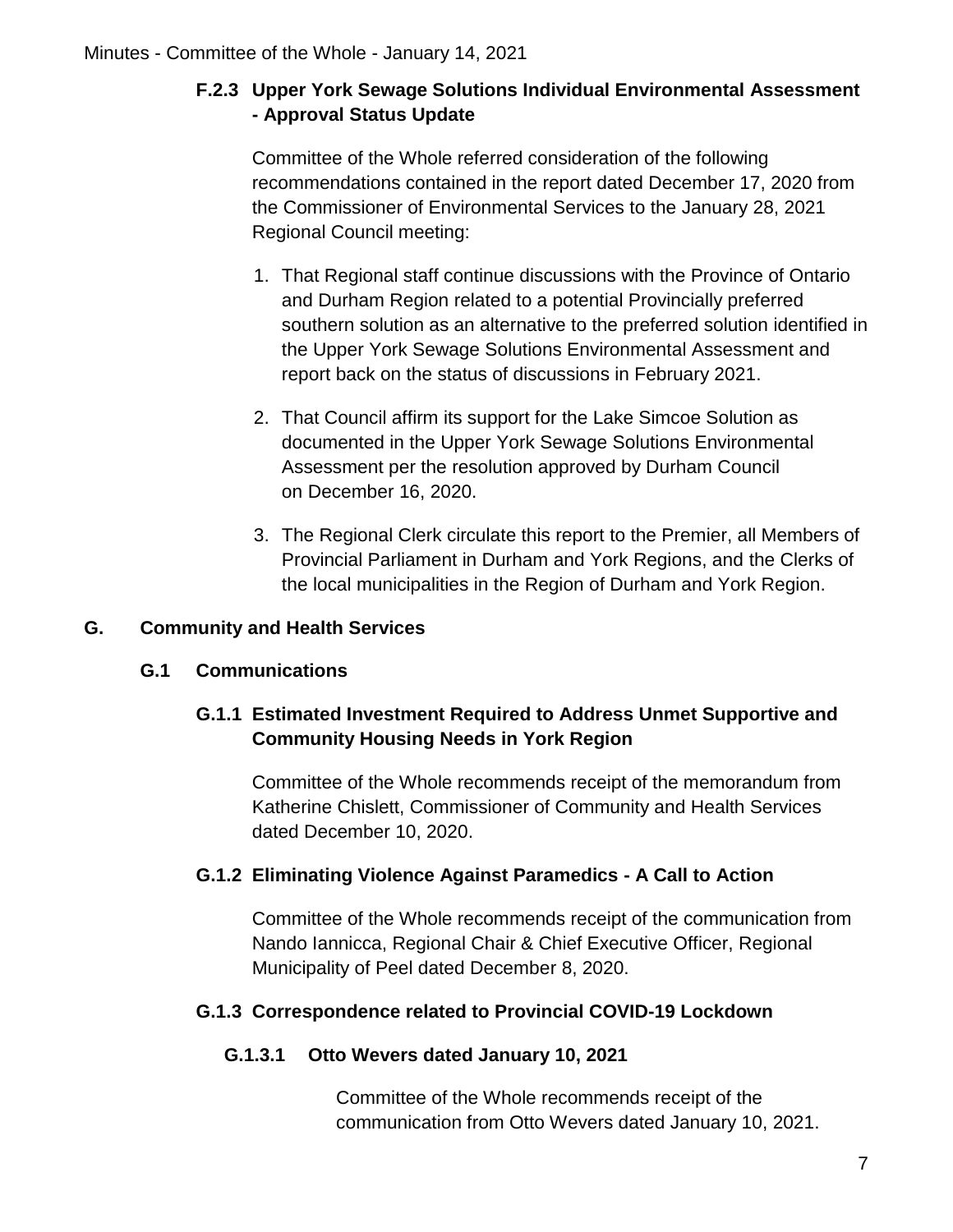### **G.1.3.2 Marian Nalley dated January 10, 2021**

Committee of the Whole recommends receipt of the communication from Marian Nalley dated January 10, 2021.

### **G.1.3.3 Elizabeth Morin dated January 10, 2021**

Committee of the Whole recommends receipt of the communication from Elizabeth Morin dated January 10, 2021.

#### **G.1.3.4 Pat Pollock dated January 10, 2021**

Committee of the Whole recommends receipt of the communication from Pat Pollock dated January 10, 2021.

### **G.1.3.5 Carol Davidson dated January 11, 2021**

Committee of the Whole recommends receipt of the communication from Carol Davidson dated January 11, 2021.

### **G.1.3.6 Lynda Muir dated January 11, 2021**

Committee of the Whole recommends receipt of the communication from Lynda Muir dated January 11, 2021.

#### **G.1.3.7 Brian Moore dated January 11, 2021**

Committee of the Whole recommends receipt of the communication from Brian Moore dated January 11, 2021.

#### **G.1.3.8 Amy Marasco dated January 11, 2021**

Committee of the Whole recommends receipt of the communication from Amy Marasco dated January 11, 2021.

#### **G.1.3.9 Allison Smith dated January 12, 2021**

Committee of the Whole recommends receipt of the communication from Allison Smith dated January 12, 2021.

#### **G.1.3.10 Barry Moore dated January 13, 2021**

Committee of the Whole recommends receipt of the communication from Barry Moore dated January 13, 2021.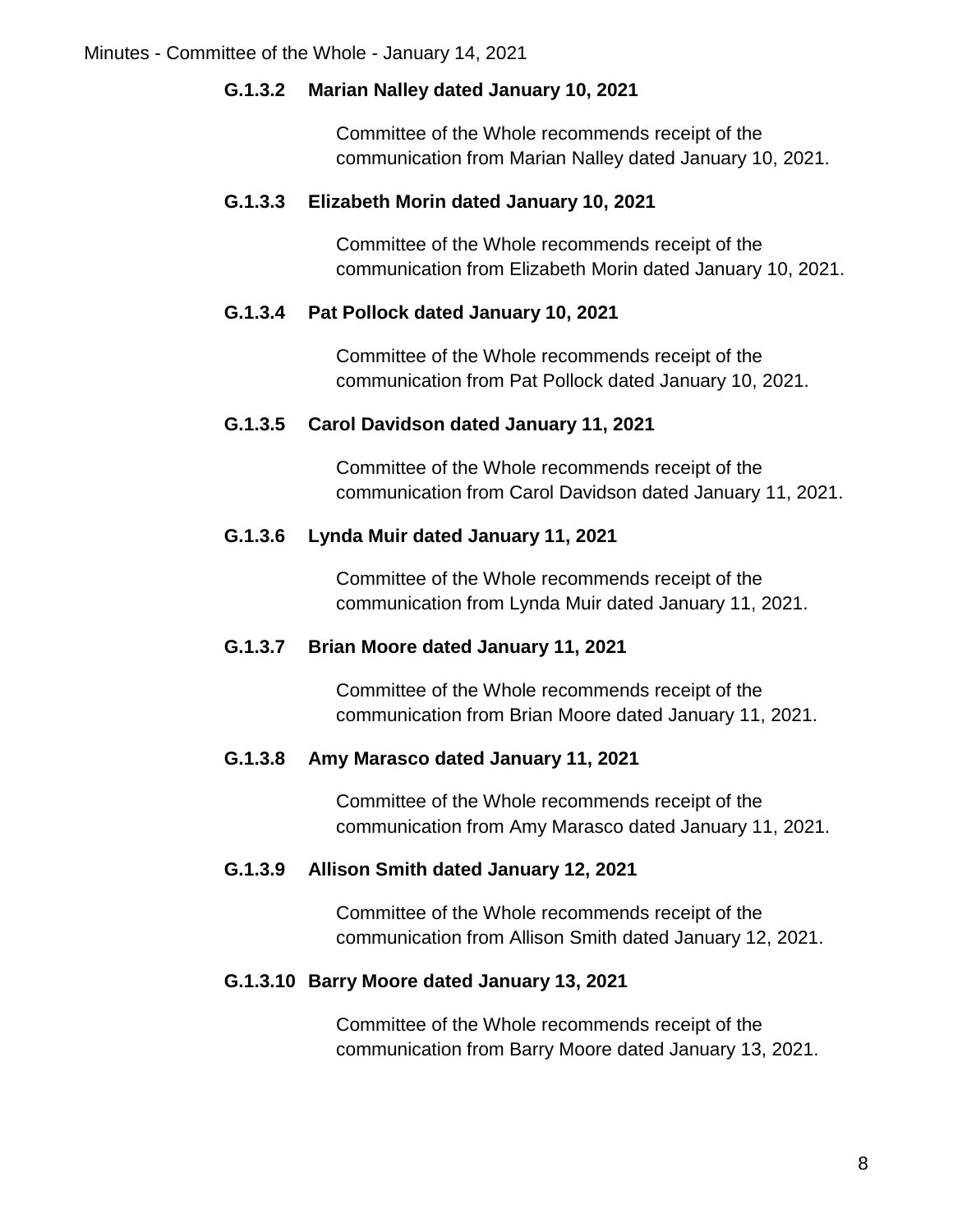### **G.1.3.11 Jennifer Seney dated January 13, 2021**

Committee of the Whole recommends receipt of the communication from Jennifer Seney dated January 13, 2021.

### **G.1.3.12 Joe Scavuzzo dated January 13, 2021**

Committee of the Whole recommends receipt of the communication from Joe Scavuzzo dated January 13, 2021.

#### **G.1.3.13 Michael Smith dated January 13, 2021**

Committee of the Whole recommends receipt of the communication from Michael Smith dated January 13, 2021.

### **G.1.3.14 Richard Fedele dated January 13, 2021**

Committee of the Whole recommends receipt of the communication from Richard Fedele dated January 13, 2021.

### **G.1.3.15 Barbara Bushe dated January 13, 2021**

Committee of the Whole recommends receipt of the communication from Barbara Bushe dated January 13, 2021.

### **G.1.3.16 Karthik Raj dated January 13, 2021**

Committee of the Whole recommends receipt of the communication from Karthik Raj dated January 13, 2021.

#### **G.1.3.17 Debbie Smith dated January 13, 2021**

Committee of the Whole recommends receipt of the communication from Debbie Smith dated January 13, 2021.

## **G.1.4 Update on Public Health Emergency Response to COVID-19 Global Pandemic**

Committee of the Whole recommends receipt of the memorandum from Katherine Chislett, Commissioner of Community and Health Services and Dr. Karim Kurji, Medical Officer of Health dated January 11, 2021.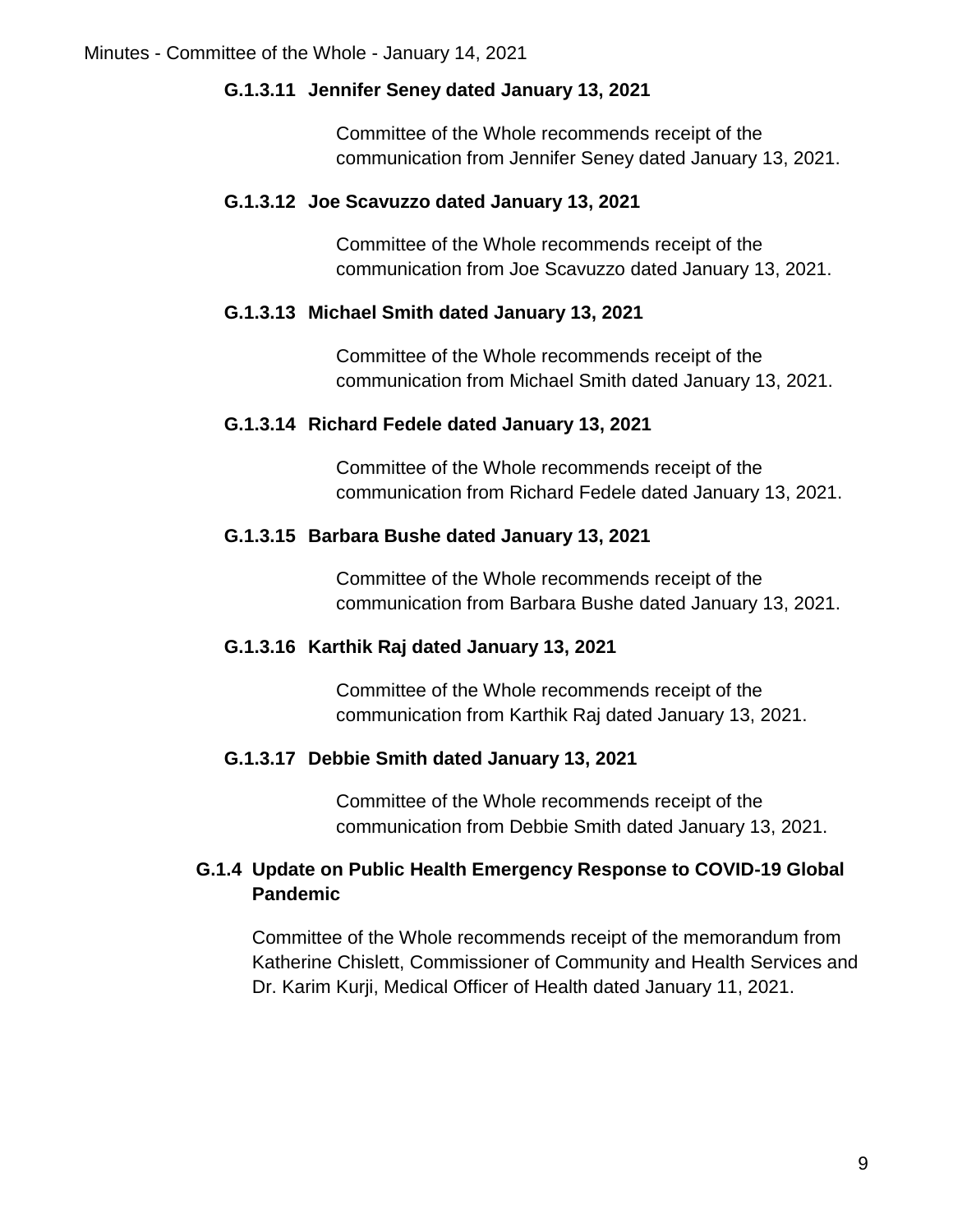### **G.2 Reports**

### **G.2.1 Submission to Ontario Long-Term Care COVID-19 Commission**

Committee of the Whole recommends adoption of the following recommendations, *as amended*, in the report dated December 22, 2020 from the Commissioner of Community and Health Services:

- 1. Council approve Attachment 1 as York Region's submission to the Ontario Long-Term Care COVID-19 Commission.
- 2. The Regional Clerk circulate Attachment 1 to the local municipalities, York Region Members of Provincial Parliament and Members of Parliament, the Local Health Integration Networks, Ontario Health Teams in York Region, Ontario Health Central Zone, AdvantAge Ontario, Ontario Long-Term Care Association and the Association of Municipalities of Ontario.
- *3. The Regional Chair, Regional Councillor Rosati, as Chair of Community and Health Services, and other appropriate officials make submissions to the Ontario Long-Term Care COVID-19 Commission.*
- Note: Committee of the Whole recessed between 12:30 p.m. and 1:15 p.m. during discussion of Item G.2.1.

# **G.2.2 Rapid Housing Initiative - Projects Submitted for Funding and Authority for Agreements**

Committee of the Whole recommends adoption of the following recommendations in the report dated January 12, 2021 from the Commissioner of Community and Health Services:

- 1. The Commissioner of Community and Health Services be authorized to award direct purchase contracts in order to expedite rapid construction of development projects approved for funding under the Federal Rapid Housing Initiative at a total cost not to exceed funding amounts.
- 2. Council approve moving forward with the proposed developments on Housing York Inc. properties located at:
	- a. 55/57 Orchard Heights Boulevard, Town of Aurora
	- b. 18838 Highway 11, Town of East Gwillimbury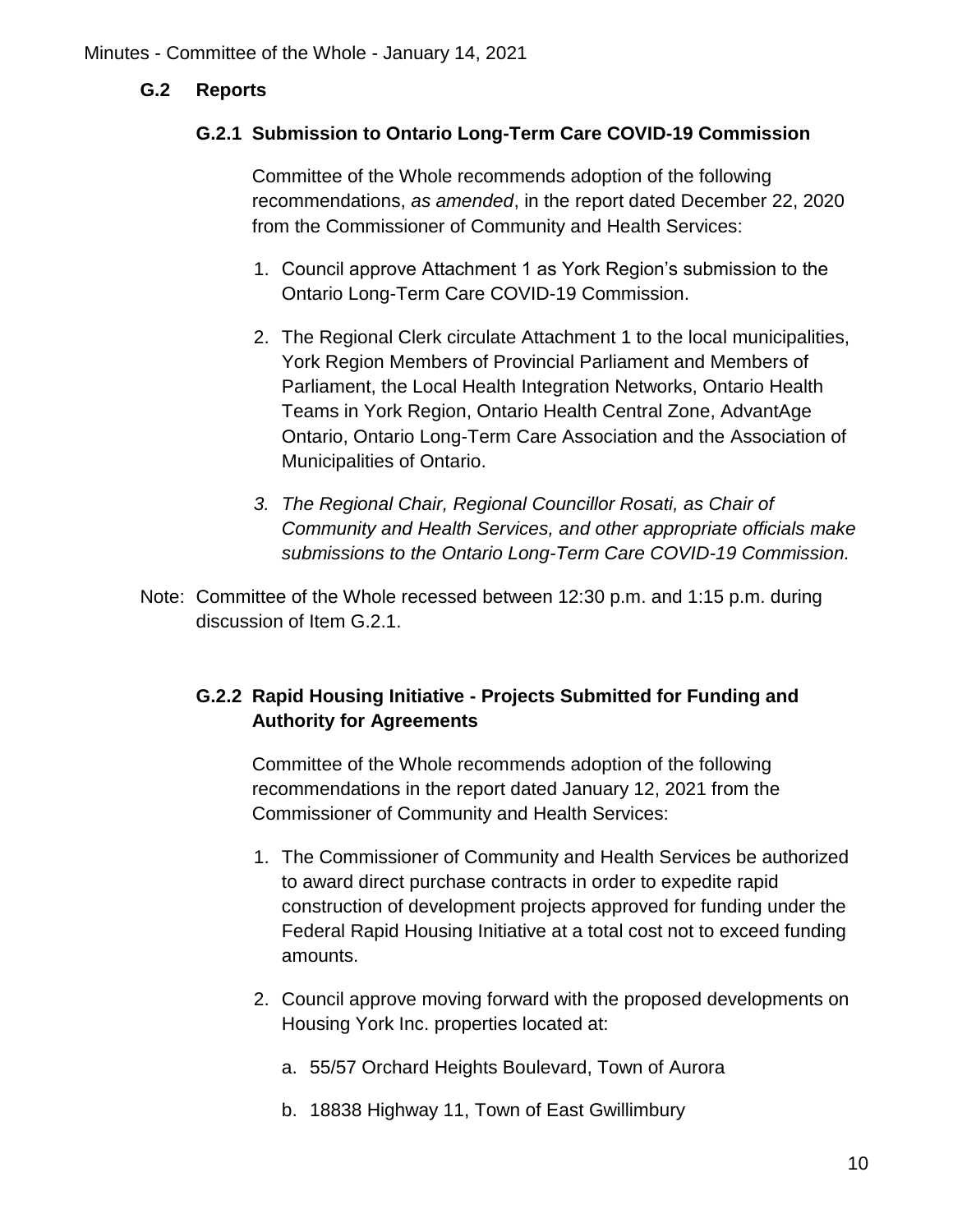Minutes - Committee of the Whole - January 14, 2021

- c. 48 Wilsen Road, Township of King
- 3. Council endorse moving forward with the proposed developments on York Region properties located at:
	- a. 7085 14th Avenue, City of Markham
	- b. 7955 Ninth Line, City of Markham
	- c. 17780 Leslie Street, Town of Newmarket
- 4. The Commissioner of Community and Health Services be authorized to execute all necessary documents required under the program.
- 5. The Commissioner of Community and Health Services be authorized to adjust funding, and direct any additional funding, as required to maximize use of funds.
- 6. Council approve 2021 interim Capital Spending Authority of \$34,923,708 for Rapid Housing Initiative capital projects, fully funded from federal funding.
- 7. The Commissioner of Community and Health Services be directed to report back on the completed projects by June 2022.
- 8. The Regional Clerk circulate this report to local Members of Parliament, Members of Provincial Parliament, and local municipalities, to encourage working together to expedite the required approvals in order to complete the development projects within the 12-month program deadline.

### **H. Planning and Economic Development**

#### **H.1 Communications**

### **H.1.1 Update on York Region Business Support During COVID-19**

Committee of the Whole recommends receipt of the memorandum from Paul Freeman, Chief Planner dated January 6, 2021.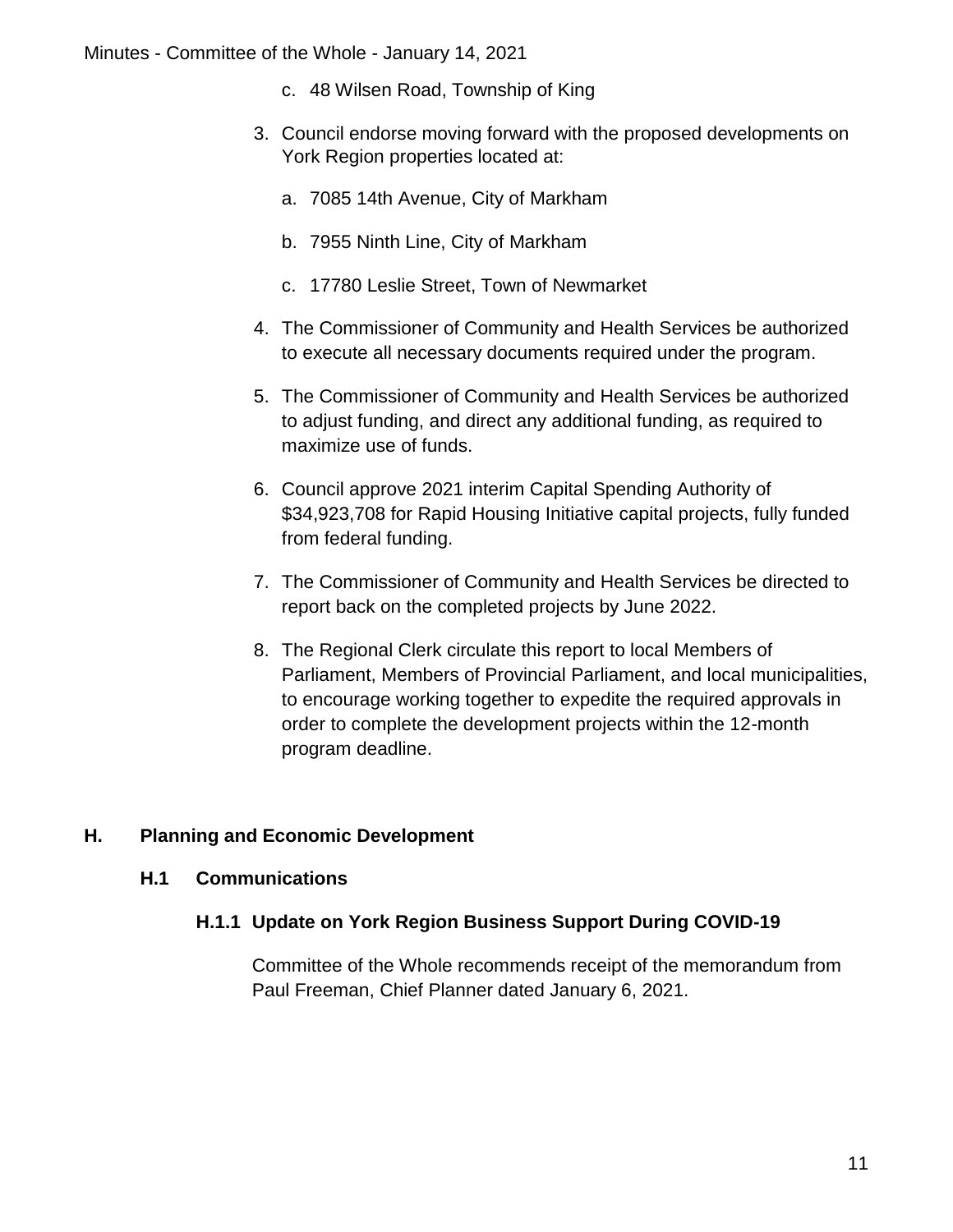# **H.1.2 Regional Official Plan Update - Housing Challenges and Opportunities - 9251 Yonge Street - Richmond Hill - Purpose Built Rental Housing Development Application**

Committee of the Whole recommends receipt of the communication from Chris Pereira, Principal, M. Behar Planning & Design Limited dated January 13, 2021 *and referred it to staff for further information to come forward to the Regional Council meeting on January 28, 2021 regarding Council:*

- *1. Reaffirming its goal to promote purpose-built rental, particularly in rapid transit corridors and in adherence to local official plans*
- *2. Expressing interest in Housing York Inc having the opportunity to manage units within this development*
- *3. Supporting purpose-built rental in the Yonge Street rapid transit corridor.*

# **H.2 Reports**

# **H.2.1 Regional Official Plan Update - Housing Challenges and Opportunities**

Committee of the Whole recommends adoption of the following recommendations in the report dated December 18, 2020 from the Commissioner of Corporate Services and the Chief Planner:

- 1. Council endorse the housing policy directions summarized in this report and further described in Attachment 1 to support development of draft policies required for Provincial conformity that will be presented to Council as part of the Regional Official Plan Update through the Municipal Comprehensive Review.
- 2. Council direct staff to continue to work with key stakeholders, including local municipal staff and the development industry in an effort to find solutions to the lack of affordable housing options for current and future residents.
- 3. The Regional Clerk forward this report and attachments to the Clerks of the local municipalities, the Ministry of Municipal Affairs and Housing, and the York Chapter of BILD.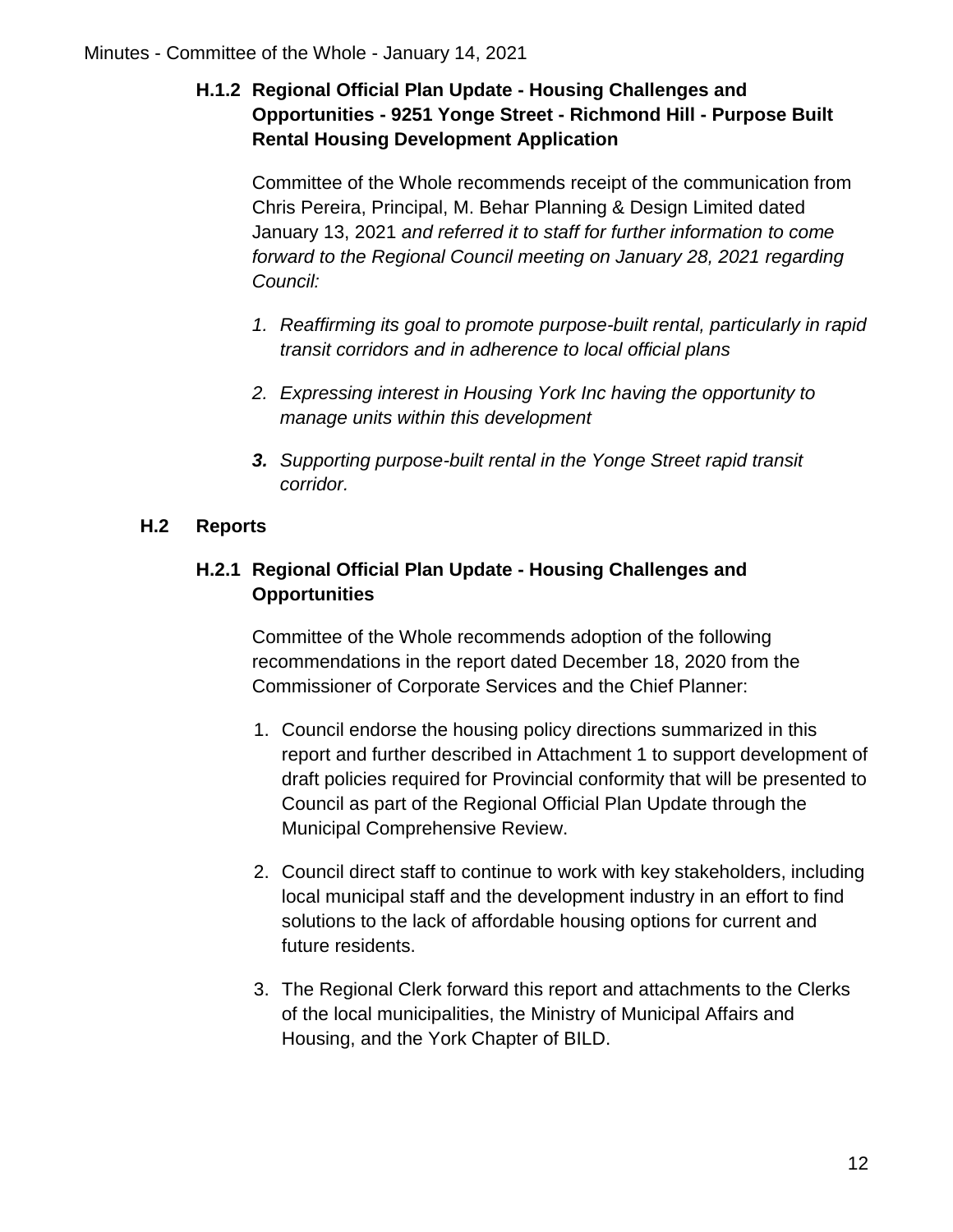# **H.2.2 Minutes - Agriculture and Agri-Food Advisory Committee - December 2, 2020**

Committee of the Whole recommends receipt of the minutes of the Agriculture and Agri-Food Advisory Committee meeting on December 2, 2020.

# **I. Finance and Administration**

# **I.1 Communications**

# **I.1.1 COVID-19 Property Tax Relief Measures for Businesses**

Committee of the Whole recommends receipt of the memorandum from Laura Mirabella, Commissioner of Finance and Regional Treasurer dated December 11, 2020.

# **I.2 Reports**

# **I.2.1 Emergency Management Program Annual Compliance Review**

Committee of the Whole recommends adoption of the following recommendation in the report dated December 15, 2020 from the Chief Administrative Officer:

1. Council receive this report for information.

# **I.2.2 2021 Interim Tax Levy**

Committee of the Whole recommends adoption of the following recommendations in the report dated November 10, 2020 from the Commissioner of Finance:

- 1. Council approve the 2021 interim tax levy of \$592,459,605 which would be payable by local municipalities to the Region in two equal installments, the first of which will be due on or before April 30, 2021, and the second due on or before June 30, 2021, as shown in Attachment 1.
- 2. Council approve the extension of the 2020 interest waiving program to 2021, to waive interest until December 31, 2021 on any portion of property tax instalments, for the 2021 taxation year, not remitted to the Region as a direct result of a local municipality's COVID-19 tax relief program, except for the interest related to the final 2021 installment which shall be waived until March 31, 2022.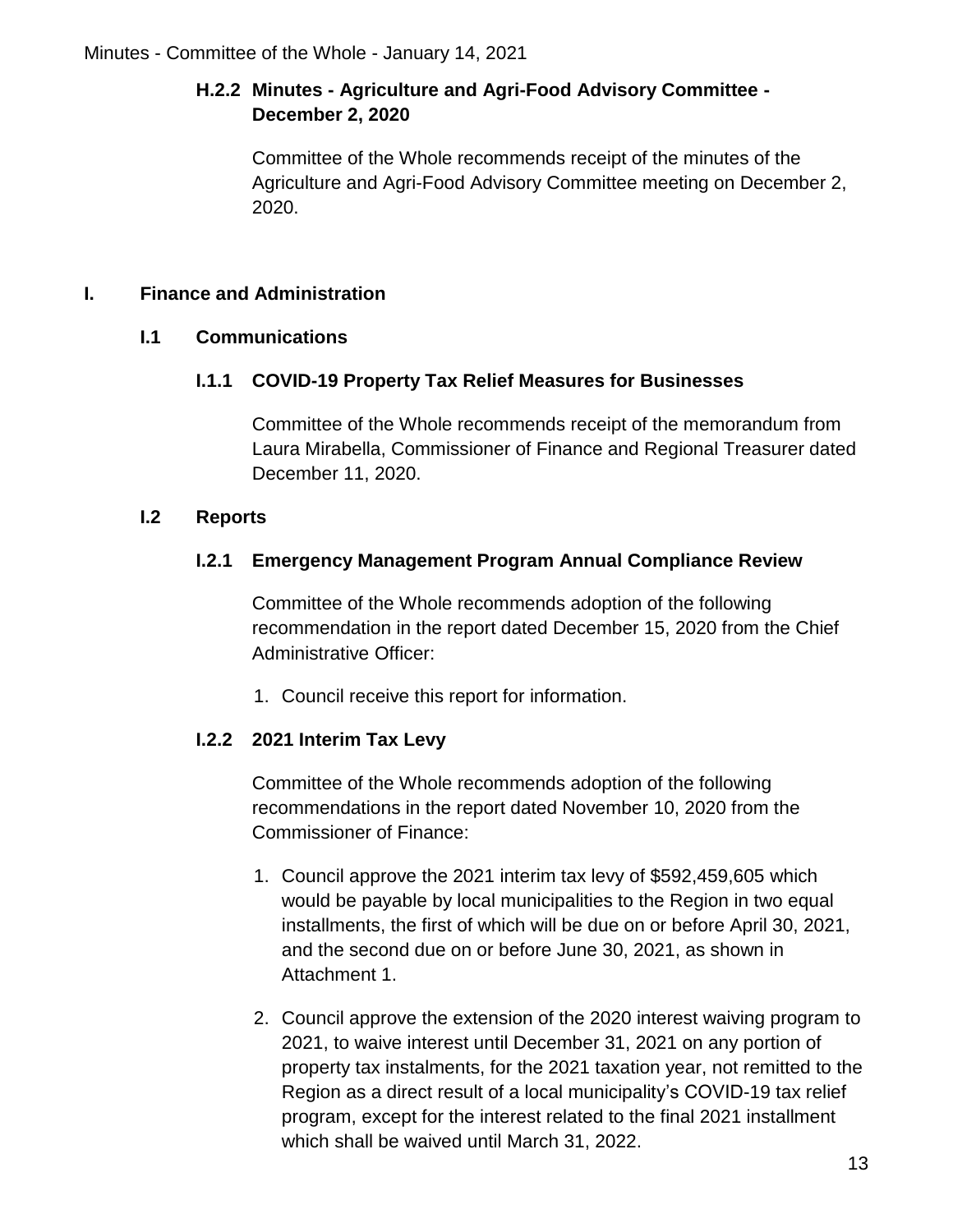3. The Regional Solicitor prepare the necessary bylaw to give effect to these recommendations.

# **I.2.3 2021 Nobleton Area-Specific Wastewater Development Charge Bylaw Update and Draft Background Study**

Committee of the Whole recommends adoption of the following recommendations in the report dated December 9, 2020 from the Commissioner of Finance:

- 1. Council receive the Draft 2021 Nobleton Area-Specific Wastewater Development Charge Background Study and proposed Bylaw (Attachment 1).
- 2. A report be brought forward to a meeting of Regional Council in the second quarter of 2021, recommending the 2021 Nobleton Area-Specific Development Charge Bylaw, taking into consideration the input received at the public meeting(s).
- 3. The Commissioner of Finance be authorized to schedule and give notice for the public meeting(s) required by the *Development Charges Act, 1997.*
- 4. The Committee of the Whole be authorized to hold a public meeting(s) for the 2021 Nobleton Area-Specific Development Charge Bylaw.
- 5. The Regional Clerk circulate this report to the Township of King.

# **J. Notice of Motion**

None

# **K. Other Business**

# **K.1 COVID-19 Update**

Dr. Karim Kurji, York Region Medical Officer of Health provided an update on the status of COVID-19 and responded to questions from Members of Committee of the Whole.

# **K.2 COVID-19 Stay-at-Home Order**

Regional Chair Emmerson advised that the provincial government declared a state of emergency for the second time during the COVID-19 pandemic and issued a stay-at-home order which came into effect this morning, January 14, 2021.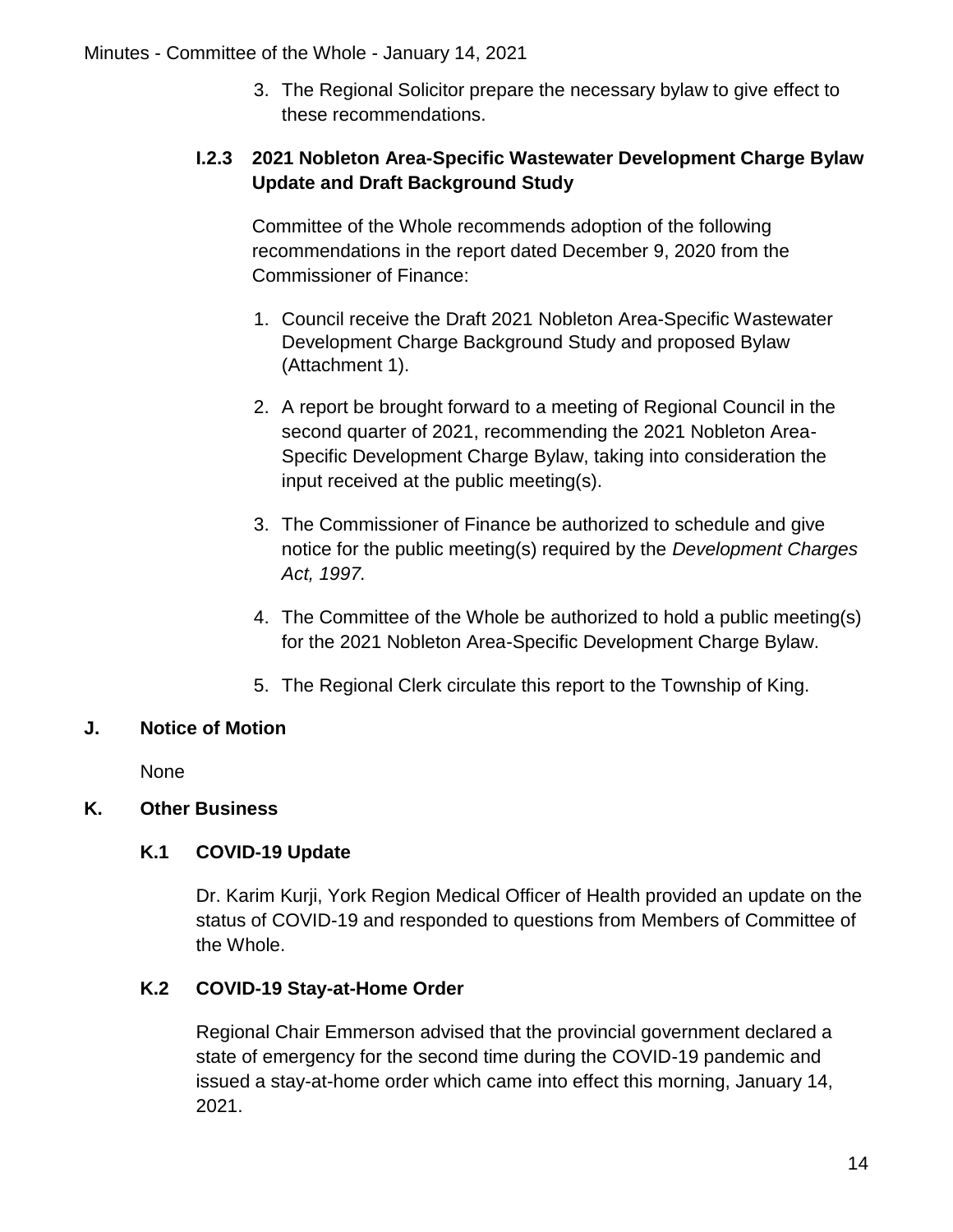# **K.3 First Anniversary of Ukraine Flight 752 Crash**

Regional Chair Emmerson announced that January 8th marked the one-year anniversary of the downing of Ukraine International Airlines flight 752. This event took the lives of 176 people, including 57 Canadians, 26 York Region residents and a member of York Region staff.

On behalf of Regional Council, Regional Chair Emmerson offered condolences to all who have, and continue to grieve this unimaginable loss.

## **K.4 York Region Matters**

Regional Chair Emmerson advised that the Winter 2021 edition of York Region Matters will arrive in mailboxes across our communities over the next few days, providing a wealth of information about the work York Region does in our communities.

## **K.5 January Special Awareness Dates**

Regional Chair Emmerson announced that January marks Alzheimer's Awareness month and Crime Stoppers Awareness month.

## **K.6 Council Education Session - January 21, 2021**

Regional Chair Emmerson advised that the private Council Education Session scheduled on January 21, 2021 is to receive information regarding the 2051 Forecast Land Needs Assessment and Integrated Growth Management. Consideration will be given to including an update on COVID-19 from Dr. Kurji, Medical Officer of Health in the public portion of the meeting.

### **K.7 Rescheduling of Audit Committee**

Regional Chair Emmerson advised that the Audit Committee meeting scheduled for today is rescheduled to January 21, 2021 at 11:30 a.m.

# **K.8 2021 Budget**

Regional Chair Emmerson outlined the following target dates regarding the 2021 Budget:

February 18, 2021 - delivery of budget books to Regional Council Members and inclusion in eScribe Resources

February 25, 2021 - Bruce Macgregor, Chief Executive Officer and Laura Mirabella, Commissioner of Finance and Regional Treasurer will table the budget